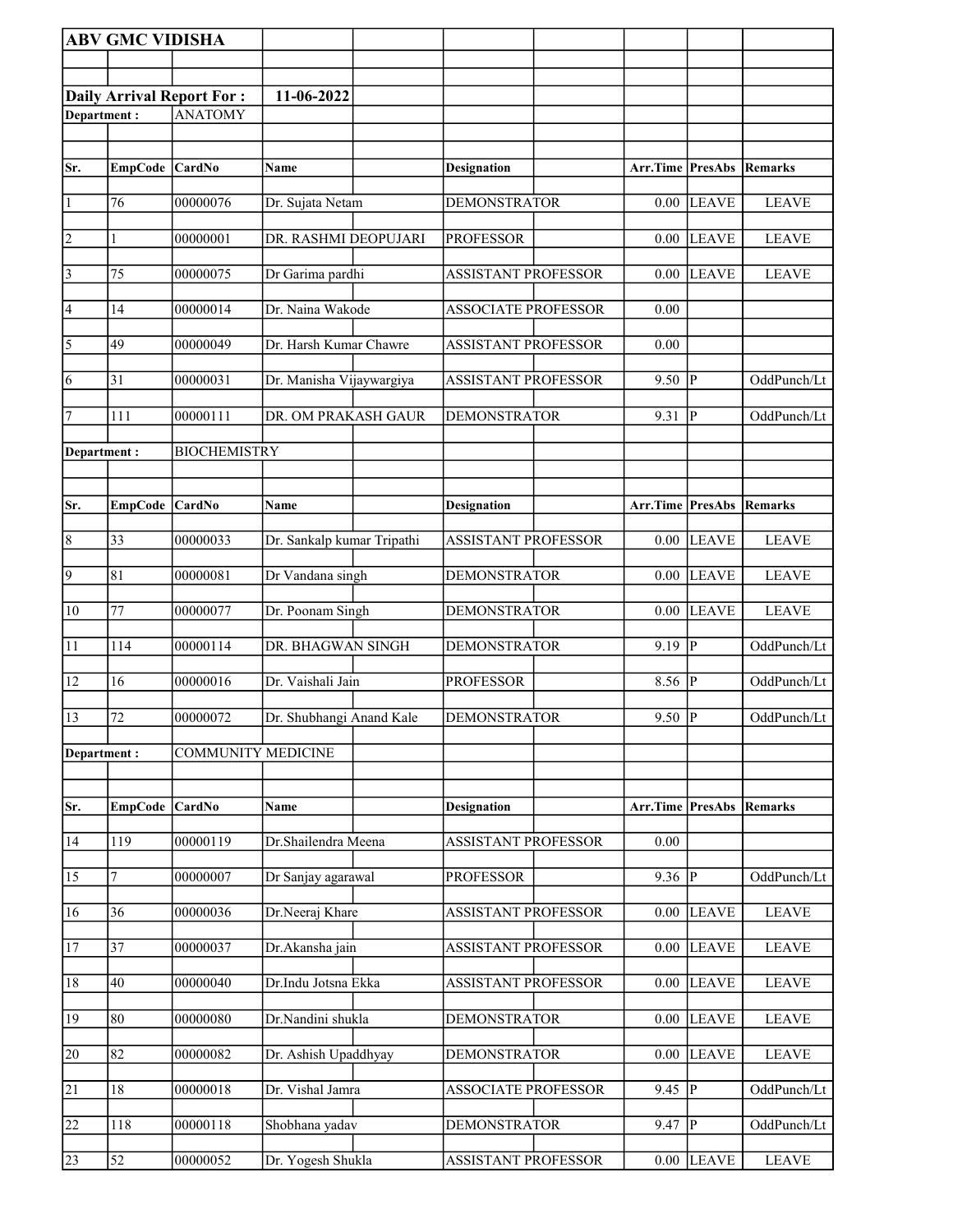| $\sqrt{24}$     | 113            | 00000113                 | DR. ANIRUDH                 | <b>DEMONSTRATOR</b>        | 0.00                    | <b>LEAVE</b>           | <b>LEAVE</b>   |
|-----------------|----------------|--------------------------|-----------------------------|----------------------------|-------------------------|------------------------|----------------|
| 25              | 24             | 00000024                 | Dr. Richa Nigam             | <b>ASSOCIATE PROFESSOR</b> | 0.00                    | <b>LEAVE</b>           | <b>LEAVE</b>   |
| Department:     |                | <b>DEAN</b>              |                             |                            |                         |                        |                |
|                 |                |                          |                             |                            |                         |                        |                |
| Sr.             | <b>EmpCode</b> | CardNo                   | Name                        | <b>Designation</b>         | Arr.Time                | <b>PresAbs Remarks</b> |                |
| 26              | 97             | 00000097                 | DR. Sunil Nandeshwar        | <b>DEAN</b>                | 0.00                    | OD                     | <b>OD</b>      |
| Department:     |                | <b>FORANSIC MEDICINE</b> |                             |                            |                         |                        |                |
|                 |                |                          |                             |                            |                         |                        |                |
| Sr.             | <b>EmpCode</b> | <b>CardNo</b>            | Name                        | <b>Designation</b>         | Arr.Time                | <b>PresAbs</b>         | <b>Remarks</b> |
| 27              | 85             | 00000085                 | Dr. Sharad Dohare           | <b>DEMONSTRATOR</b>        | 0.00                    | <b>LEAVE</b>           | <b>LEAVE</b>   |
| 28              | 112            | 00000112                 | DR. POOJA TIWARI            | <b>DEMONSTRATOR</b>        | 0.00                    | <b>LEAVE</b>           | <b>LEAVE</b>   |
| 29              | 35             | 00000035                 | Dr. Narendra singh patel    | <b>ASSOCIATE PROFESSOR</b> | 9.46                    | $\mathbf{P}$           | OddPunch/Lt    |
| 30              | 54             | 00000054                 | Dr.Manish Nigam             | <b>PROFESSOR</b>           | 9.54                    | $\mathbf{P}$           | OddPunch/Lt    |
| 31              | 126            | 00000126                 | Dr. Vivek kumar Chouksey    | <b>ASSISTANT PROFESSOR</b> | 0.00                    |                        |                |
| Department :    |                | MICROBIOLOGY             |                             |                            |                         |                        |                |
|                 |                |                          |                             |                            |                         |                        |                |
| Sr.             | EmpCode CardNo |                          | <b>Name</b>                 | <b>Designation</b>         | <b>Arr.Time PresAbs</b> |                        | Remarks        |
| 32              | 4              | 00000004                 | Dr Avinash laghave          | <b>PROFESSOR</b>           | 9.53                    | P                      | OddPunch/Lt    |
| 33              | 125            | 00000125                 | DR.Himanshi Bansal          | <b>ASSISTANT PROFESSOR</b> | 9.39                    | $\overline{P}$         | OddPunch/Lt    |
| $\overline{34}$ | 88             | 00000088                 | Dr. Sanjay Singh            | <b>ASSISTANT PROFESSOR</b> | 0.00                    | <b>LEAVE</b>           | <b>LEAVE</b>   |
| 35              | 106            | 00000106                 | Dr.Aarti Jain               | <b>ASSOCIATE PROFESSOR</b> | 9.43                    | $\mathbf P$            | OddPunch/Lt    |
| $\overline{36}$ | 79             | 00000079                 | Dr.Prashant kumar bhakoriya | <b>DEMONSTRATOR</b>        | 9.46                    | $\overline{P}$         | OddPunch/Lt    |
| 37              | 110            | 00000110                 | DR, RAGINI DANGI            | <b>DEMONSTRATOR</b>        | 0.00                    |                        |                |
| Department:     |                | PATHOLOGY                |                             |                            |                         |                        |                |
|                 |                |                          |                             |                            |                         |                        |                |
| Sr.             | <b>EmpCode</b> | <b>CardNo</b>            | Name                        | <b>Designation</b>         | Arr.Time PresAbs        |                        | Remarks        |
| 38              | 6              | 00000006                 | Dr Gopal krishna sawke      | <b>PROFESSOR</b>           | 0.00                    | <b>LEAVE</b>           | <b>LEAVE</b>   |
| 39              | 128            | 00000128                 | DR.PREETI MANDLOI           | <b>ASSISTANT PROFESSOR</b> | $9.50$ P                |                        | OddPunch/Lt    |
| 40              | 17             | 00000017                 | Dr. Tina Rai                | <b>ASSOCIATE PROFESSOR</b> | 9.53                    | $\mathbf{P}$           | OddPunch/Lt    |
| 41              | 134            | 00000134                 | Dr.Pragati Awashti          | <b>DEMONSTRATOR</b>        | 0.00                    |                        |                |
| 42              | $78\,$         | 00000078                 | Dr. Rajnikant ahirwar       | <b>DEMONSTRATOR</b>        | 9.14                    | $\mathbf P$            | OddPunch/Lt    |
| 43              | 51             | 00000051                 | Dr. Lal Pranay singh        | ASSISTANT PROFESSOR        | 9.44                    | $\mathbf{P}$           | OddPunch/Lt    |
| 44              | 84             | 00000084                 | Dr. Sunil Nagar             | <b>DEMONSTRATOR</b>        | 0.00                    | <b>LEAVE</b>           | <b>LEAVE</b>   |
| 45              | 48             | 00000048                 | Dr.Pratibha Meena           | ASSISTANT PROFESSOR        | 0.00                    |                        |                |
|                 |                |                          |                             |                            |                         |                        |                |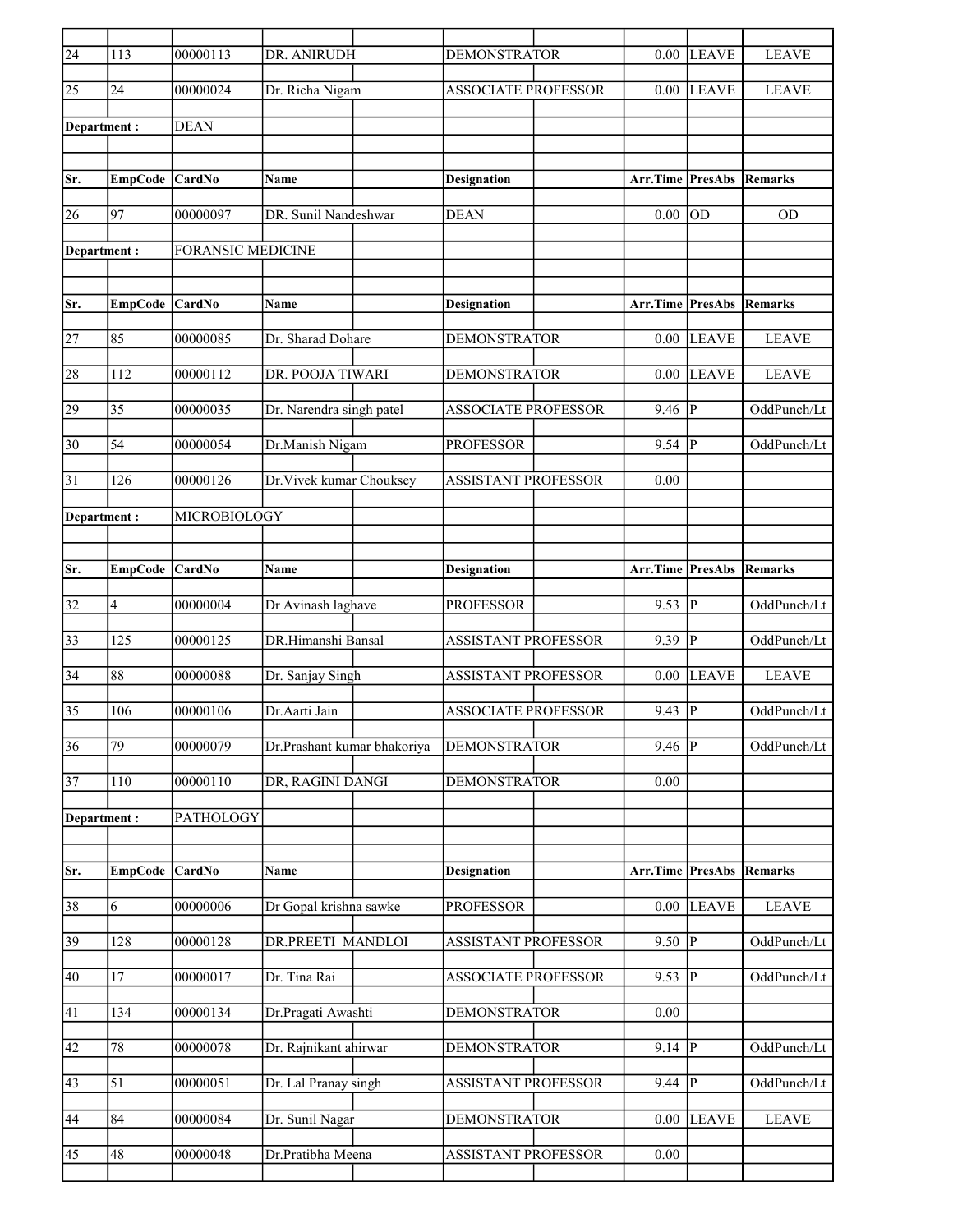| $\overline{46}$ | 83             | 00000083      | Dr.Fuzail Ahmad         | <b>DEMONSTRATOR</b>        | 0.00                    | <b>LEAVE</b>            | <b>LEAVE</b>   |
|-----------------|----------------|---------------|-------------------------|----------------------------|-------------------------|-------------------------|----------------|
|                 |                | PHARAMCOLOGY  |                         |                            |                         |                         |                |
| Department:     |                |               |                         |                            |                         |                         |                |
|                 |                |               |                         |                            |                         |                         |                |
| Sr.             | <b>EmpCode</b> | CardNo        | <b>Name</b>             | <b>Designation</b>         | <b>Arr.Time PresAbs</b> |                         | Remarks        |
|                 |                |               |                         |                            |                         |                         |                |
| 47              | 73             | 00000073      | Dr. Sudhir Kumar Jain   | <b>ASSISTANT PROFESSOR</b> | 0.00                    | <b>LEAVE</b>            | <b>LEAVE</b>   |
| 48              | 133            | 00000133      | Dr.Monika Sahu          | <b>DEMONSTRATOR</b>        | 9.41                    | P                       | OddPunch/Lt    |
|                 |                |               | Dr Akhilesh kumar       |                            |                         |                         |                |
| 49              | 22             | 00000022      |                         | <b>PROFESSOR</b>           | 0.00                    | <b>LEAVE</b>            | <b>LEAVE</b>   |
| 50              | 74             | 00000074      | Dr. Raina Jain          | <b>ASSISTANT PROFESSOR</b> | 9.43                    | $\overline{P}$          | OddPunch/Lt    |
|                 | Department:    | PHYSIOLOGY    |                         |                            |                         |                         |                |
|                 |                |               |                         |                            |                         |                         |                |
|                 |                |               |                         |                            |                         |                         |                |
| Sr.             | <b>EmpCode</b> | <b>CardNo</b> | Name                    | <b>Designation</b>         | Arr.Time                | PresAbs                 | <b>Remarks</b> |
| $\overline{51}$ | 108            | 00000108      | Dr.Geeta Shammani       | <b>ASSISTANT PROFESSOR</b> | 9.59                    | P                       | OddPunch/Lt    |
|                 |                |               |                         |                            |                         |                         |                |
| $\overline{52}$ | 115            | 00000115      | Dr. SOBHARAN MEENA      | <b>DEMONSTRATOR</b>        | 9.48                    | P                       | OddPunch/Lt    |
| $\overline{53}$ | 70             | 00000070      | Dr. Pankaj Kumar Sharma | <b>DEMONSTRATOR</b>        | 9.51                    | P                       | OddPunch/Lt    |
| $\overline{54}$ | $\overline{8}$ | 00000008      | Dr Suman rai            | <b>PROFESSOR</b>           | 8.38                    | $\overline{\mathbb{P}}$ | OddPunch/Lt    |
|                 |                |               |                         |                            |                         |                         |                |
| 55              | 15             | 00000015      | Dr. Mona Kharbanda      | <b>ASSOCIATE PROFESSOR</b> | 0.00                    |                         |                |
| 56              | 32             | 00000032      | Dr.Brajesh sharma       | <b>ASSISTANT PROFESSOR</b> | 0.00                    | <b>LEAVE</b>            | <b>LEAVE</b>   |
|                 |                |               |                         |                            |                         |                         |                |
| $\overline{57}$ | 71             | 00000071      | Dr. Parul Sharma        | <b>DEMONSTRATOR</b>        | $9.51$ P                |                         | OddPunch/Lt    |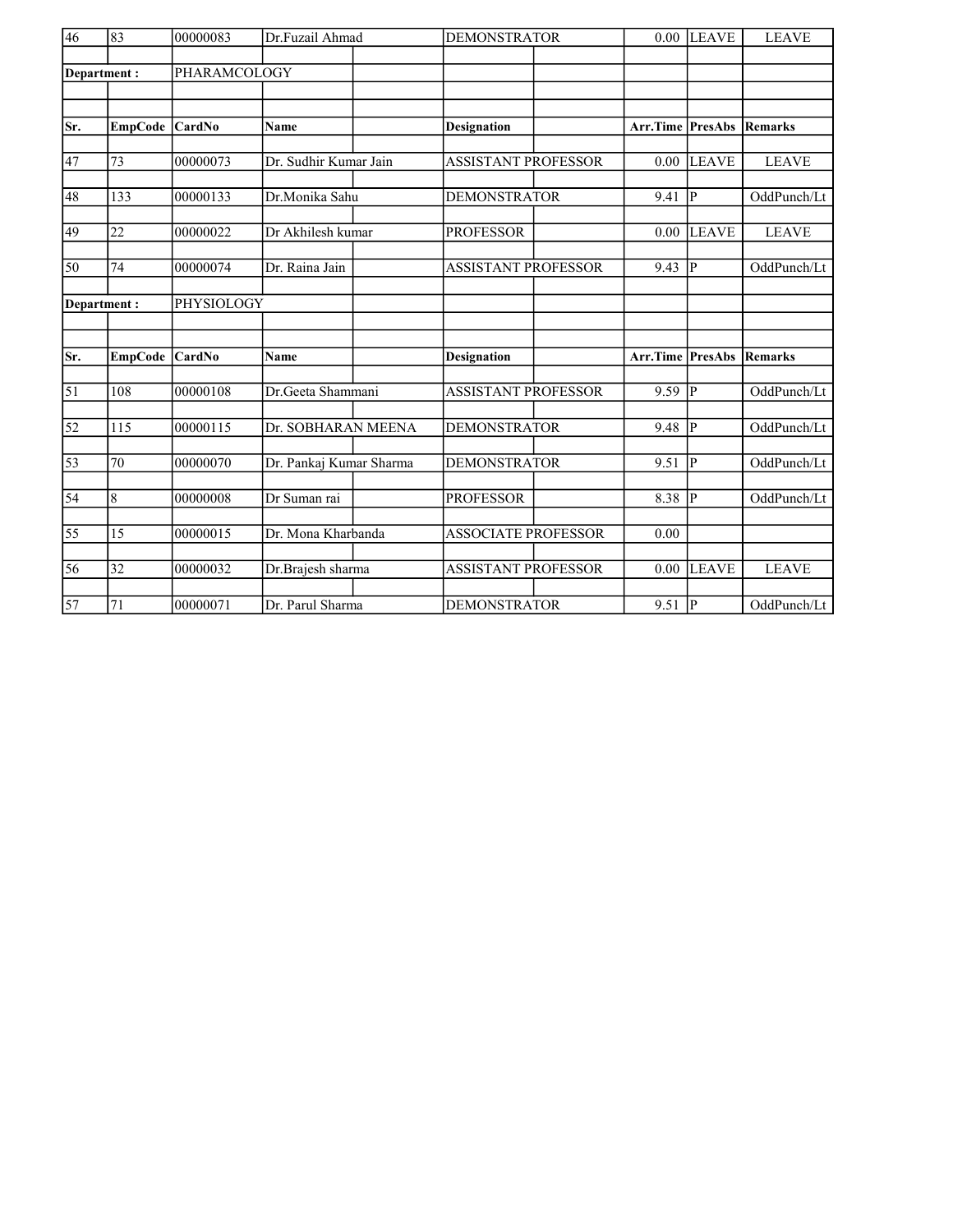|                | <b>ABV GMC VIDISHA</b> |                                  |                                           |                                          |                                 |                |                |
|----------------|------------------------|----------------------------------|-------------------------------------------|------------------------------------------|---------------------------------|----------------|----------------|
|                |                        |                                  |                                           |                                          |                                 |                |                |
|                |                        | <b>Daily Arrival Report For:</b> | 11-06-2022                                |                                          |                                 |                |                |
| Department:    |                        | <b>ANESTHESIA</b>                |                                           |                                          |                                 |                |                |
|                |                        |                                  |                                           |                                          |                                 |                |                |
|                |                        |                                  |                                           |                                          |                                 |                |                |
| Sr.            | EmpCode CardNo         |                                  | Name                                      | <b>Designation</b>                       | <b>Arr.Time PresAbs Remarks</b> |                |                |
| $\vert$ 1      | 127                    | 00000127                         |                                           | DR.JYOTI RAGHUWANSHI ASSISTANT PROFESSOR | 8.57                            | $\overline{P}$ | OddPunch/Lt    |
| $\overline{2}$ | 59                     | 00000059                         | Dr.Chandrakant                            | <b>ASSISTANT PROFESSOR</b>               | $8.45$ P                        |                | Lt/Erl         |
| $\overline{3}$ | 58                     | 00000058                         | Dr.Sevras Hingwe                          | ASSISTANT PROFESSOR                      | 9.04                            | P              | OddPunch/Lt    |
| 4              | 57                     | 00000057                         | Dr. Vinyak Gour                           | <b>ASSOCIATE PROFESSOR</b>               | 0.00                            | <b>LEAVE</b>   | <b>LEAVE</b>   |
| Department :   |                        | <b>DEAN OFFICE</b>               |                                           |                                          |                                 |                |                |
| Sr.            | EmpCode CardNo         |                                  | Name                                      | <b>Designation</b>                       | <b>Arr.Time PresAbs Remarks</b> |                |                |
|                |                        |                                  |                                           |                                          |                                 |                |                |
| $\overline{6}$ | 104                    | 00000104                         | Mukesh Kumar                              | <b>ADMIN</b>                             | 9.39                            | $\mathbf{P}$   | OddPunch/Lt    |
| 7              | 103                    | 00000103                         | Namrata Jogdand                           | <b>ADMIN</b>                             | 0.00                            |                |                |
| 12             | 102                    | 00000102                         | Amit Singh Parihar                        | <b>ADMIN</b>                             | 0.00                            |                |                |
| 13             | 101                    | 00000101                         | <b>Bhim Singh Parmar</b>                  | <b>ADMIN</b>                             | 9.21                            | P              | OddPunch/Lt    |
| Department:    |                        | <b>DENTISTRY</b>                 |                                           |                                          |                                 |                |                |
|                |                        |                                  |                                           |                                          |                                 |                |                |
| Sr.            | <b>EmpCode</b>         | <b>CardNo</b>                    | Name                                      | Designation                              | Arr.Time PresAbs                |                | Remarks        |
| 15             | 116                    | 00000116                         | Dr.Bharat jayant sumbh                    | <b>PROFESSOR</b>                         | 9.55                            | $\overline{P}$ | OddPunch/Lt    |
| 16             | 64                     | 00000064                         | Dr.Rishi Thukral                          | <b>ASSOCIATE PROFESSOR</b>               | 0.00                            | <b>LEAVE</b>   | <b>LEAVE</b>   |
| 17             | 131                    | 00000131                         | DR. HEERALAL CHOKOTIY ASSISTANT PROFESSOR |                                          | $9.46$ P                        |                | OddPunch/Lt    |
| Department :   |                        | DERMATOLOGY                      |                                           |                                          |                                 |                |                |
| Sr.            | <b>EmpCode</b>         | <b>CardNo</b>                    | Name                                      | <b>Designation</b>                       | Arr.Time                        | <b>PresAbs</b> | <b>Remarks</b> |
| 18             | 100                    | 00000100                         | Dr.sourabh jain                           | <b>ASSOCIATE PROFESSOR</b>               | 0.00                            | <b>LEAVE</b>   | <b>LEAVE</b>   |
| Department:    |                        | E.N.T.                           |                                           |                                          |                                 |                |                |
|                |                        |                                  |                                           |                                          |                                 |                |                |
| Sr.            | EmpCode CardNo         |                                  | Name                                      | <b>Designation</b>                       | <b>Arr.Time PresAbs Remarks</b> |                |                |
| 19             | 27                     | 00000027                         | Dr. Shiv Kumar Raghuwanshi                | <b>PROFESSOR</b>                         | $7.50 \overline{P}$             |                | Erl            |
| 20             | 56                     | 00000056                         | Dr. Aditya Gargav                         | ASSOCIATE PROFESSOR                      | 9.07                            | P              | OddPunch/Lt    |
| Department :   |                        | <b>MEDICINE</b>                  |                                           |                                          |                                 |                |                |
|                |                        |                                  |                                           |                                          |                                 |                |                |
| Sr.            | EmpCode CardNo         |                                  | Name                                      | <b>Designation</b>                       | Arr.Time PresAbs                |                | Remarks        |
|                |                        |                                  |                                           |                                          |                                 |                |                |
| 21             | 30                     | 00000030                         | Dr. Sandeep Aharwar                       | <b>ASSOCIATE PROFESSOR</b>               | 0.00                            |                |                |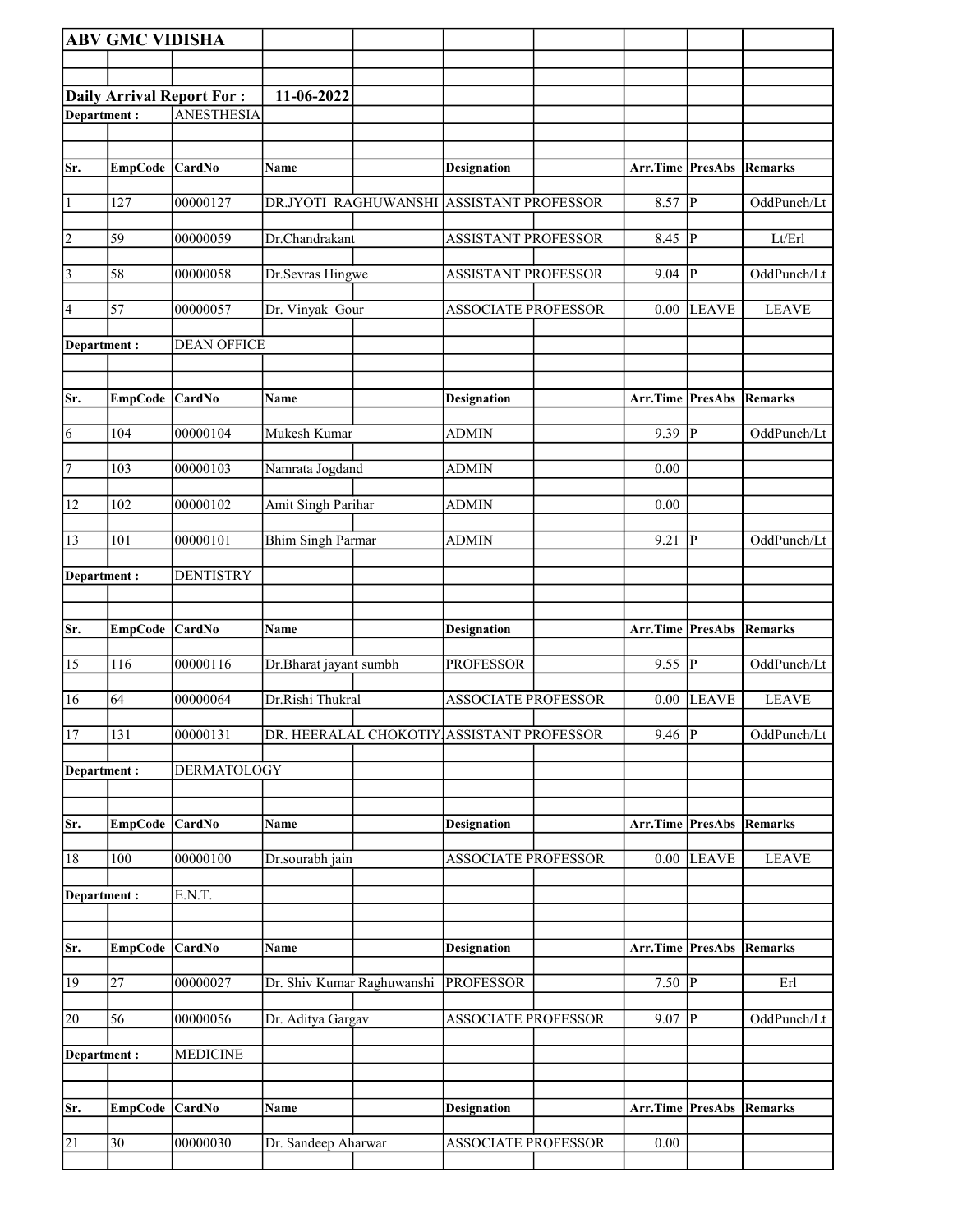| 22              | 23              | 00000023           | Dr. Arvind Chouhan        |                                         | <b>ASSOCIATE PROFESSOR</b> | 0.00                            |                |                |
|-----------------|-----------------|--------------------|---------------------------|-----------------------------------------|----------------------------|---------------------------------|----------------|----------------|
| $\overline{23}$ | 12              | 00000012           | Dr Preshant shrivastava   |                                         | <b>PROFESSOR</b>           | 0.00                            | <b>LEAVE</b>   | <b>LEAVE</b>   |
| 24              | 129             | 00000129           | Dr. Mahendra pratap Singh |                                         | <b>ASSISTANT PROFESSOR</b> | 0.00                            |                |                |
| $\overline{25}$ | 50              | 00000050           | Dr.vinod Dangi            |                                         | ASSISTANT PROFESSOR        | 0.00                            |                |                |
| Department:     |                 | OBST. & GYNEE      |                           |                                         |                            |                                 |                |                |
|                 |                 |                    |                           |                                         |                            |                                 |                |                |
| Sr.             | EmpCode CardNo  |                    | <b>Name</b>               |                                         | <b>Designation</b>         | <b>Arr.Time PresAbs Remarks</b> |                |                |
| 26              | 42              | 00000042           | Dr. Mridula singh         |                                         | <b>ASSISTANT PROFESSOR</b> | 0.00                            | <b>LEAVE</b>   | <b>LEAVE</b>   |
| $\overline{27}$ | 96              | 00000096           | DR. Sudha Chourasia       |                                         | <b>PROFESSOR</b>           | $10.16$ P                       |                | OddPunch/Lt    |
| 28              | 41              | 00000041           | Dr.Aarti sharma           |                                         | <b>ASSOCIATE PROFESSOR</b> | 0.00                            | <b>LEAVE</b>   | <b>LEAVE</b>   |
| Department:     |                 | OPHTHALMOLOGY      |                           |                                         |                            |                                 |                |                |
|                 |                 |                    |                           |                                         |                            |                                 |                |                |
| Sr.             | EmpCode CardNo  |                    | Name                      |                                         | <b>Designation</b>         | <b>Arr.Time PresAbs Remarks</b> |                |                |
| 29              | 120             | 00000120           |                           | Dr.Shivcharan Lal Chadravansh PROFESSOR |                            | 9.46                            | $\overline{P}$ | OddPunch/Lt    |
| $\overline{30}$ | 46              | 00000046           | Dr. Sapna Raghuwanshi     |                                         | <b>ASSOCIATE PROFESSOR</b> | 0.00                            | <b>LEAVE</b>   | <b>LEAVE</b>   |
| 31              | 121             | 00000121           | Dr.Nikhila Yadav          |                                         | ASSISTANT PROFESSOR        | 9.40                            | $\overline{P}$ | OddPunch/Lt    |
| Department:     |                 | <b>ORTHOPEDICS</b> |                           |                                         |                            |                                 |                |                |
|                 |                 |                    |                           |                                         |                            |                                 |                |                |
|                 |                 |                    |                           |                                         |                            |                                 |                |                |
| Sr.             | <b>EmpCode</b>  | CardNo             | Name                      |                                         | <b>Designation</b>         | Arr.Time PresAbs                |                | Remarks        |
| $\overline{32}$ | 124             | 00000124           | Dr.Sunil Kirar            |                                         | <b>ASSISTANT PROFESSOR</b> | 8.57                            | P              | Lt/Erl         |
| $\overline{33}$ | 123             | 00000123           | Dr. Vipin kumar Mishraa   |                                         | <b>ASSISTANT PROFESSOR</b> | 9.25                            | $\overline{P}$ | Lt/Erl         |
| $\overline{34}$ | $\overline{10}$ | 00000010           | Dr Atul varshney          |                                         | <b>PROFESSOR</b>           | 0.00                            |                |                |
| $\overline{35}$ | $\overline{55}$ | 00000055           | Dr. Sanjay Upadhya        |                                         | <b>ASSOCIATE PROFESSOR</b> | 9.42                            | $\mathbf P$    | OddPunch/Lt    |
| 36              | 20              | 00000020           | Dr. Sanat Singh           |                                         | <b>ASSOCIATE PROFESSOR</b> | 0.00                            | <b>LEAVE</b>   | <b>LEAVE</b>   |
| Department:     |                 | <b>PEADITRICS</b>  |                           |                                         |                            |                                 |                |                |
|                 |                 |                    |                           |                                         |                            |                                 |                |                |
| Sr.             | <b>EmpCode</b>  | CardNo             | Name                      |                                         | <b>Designation</b>         | Arr.Time                        | <b>PresAbs</b> | <b>Remarks</b> |
| $\overline{37}$ | 9               | 00000009           | Dr Neeti agarawal         |                                         | <b>PROFESSOR</b>           | 9.14                            | $\overline{P}$ | OddPunch/Lt    |
| 38              | 60              | 00000060           | Dr.Shiv R.k. Dubey        |                                         | <b>ASSISTANT PROFESSOR</b> | 0.00                            |                |                |
| 39              | 19              | 00000019           | Dr. D Sharad Gedam        |                                         | ASSOCIATE PROFESSOR        | 0.00                            | <b>LEAVE</b>   | <b>LEAVE</b>   |
| 40              | 44              | 00000044           | Dr. Priya Gogia           |                                         | <b>ASSISTANT PROFESSOR</b> | 0.00                            |                |                |
| 41              | 61              | 00000061           | Dr.Deepak K. Uikey        |                                         | <b>ASSOCIATE PROFESSOR</b> | 9.19                            | P              | OddPunch/Lt    |
| Department:     |                 | <b>PSYCHIATRY</b>  |                           |                                         |                            |                                 |                |                |
|                 |                 |                    |                           |                                         |                            |                                 |                |                |